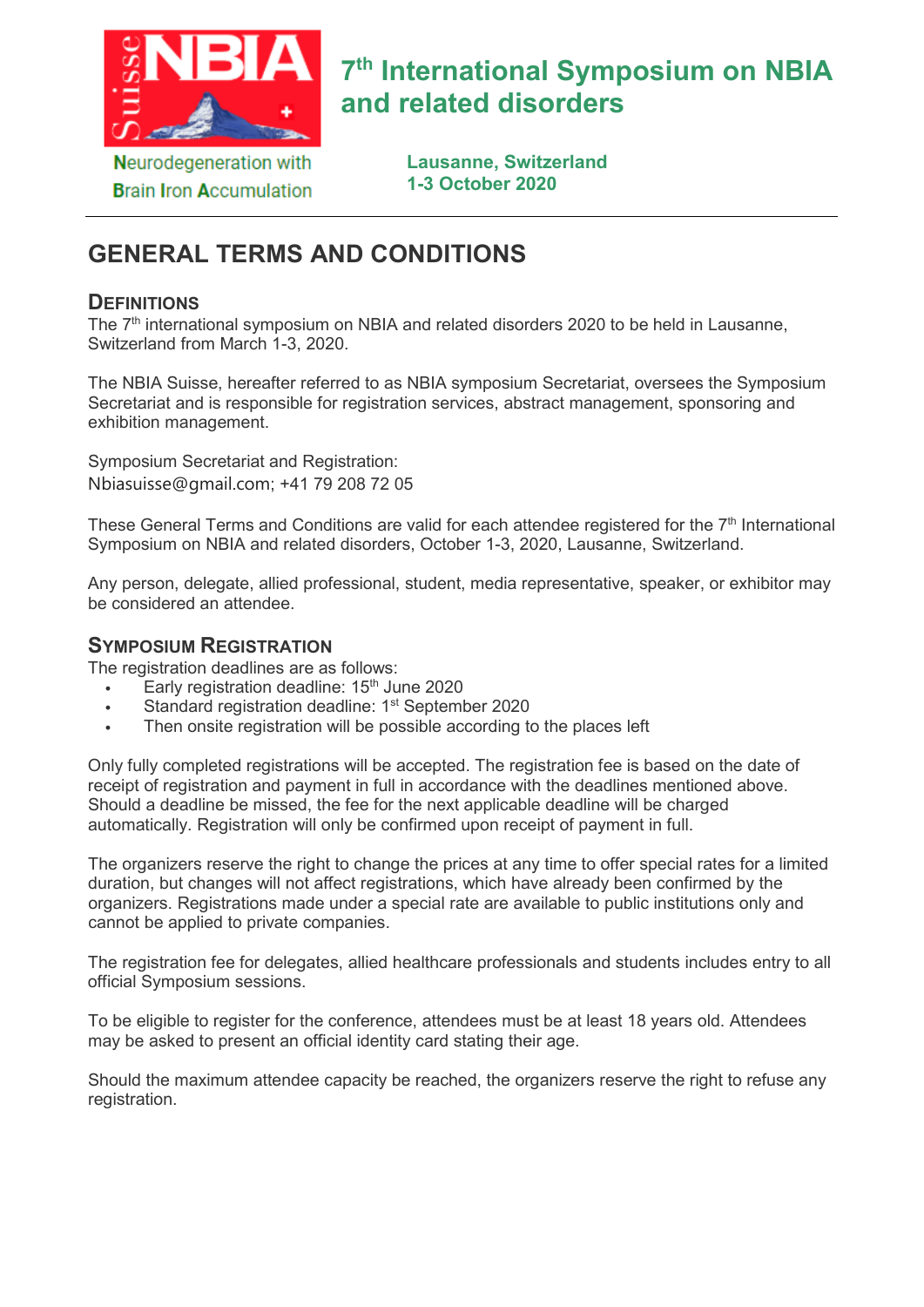# **MSC./PHD STUDENTS, RESEARCH STUDENTS, STUDENTS AND PATIENT ORGANIZATION REPRESENTATIVE**

MSc./PhD Students, research students have to provide a confirmation signed by the head of department at the moment of their registration by [e-mail](javascript:DeCryptX() or together with the hardcopy of the registration form. Students have to provide a copy of the Student's ID or a confirmation signed by the head of department at the moment of your registration by [e-mail](javascript:DeCryptX() or together with the hardcopy of the registration form. Patient organization representative have to provide a confirmation signed by the head of the organization at the moment of your registration by [e-mail](javascript:DeCryptX() or together with the hardcopy of the registration form.

If proof cannot be presented the regular participant, registration fees apply. Confirmations handed in at a later stage cannot be considered.

#### **NBIA ALLIANCE MEMBERS/PATIENT ORGANIZATION REPRESENTATIVE**

To benefit of this special rate you have to be a member of the NBIA alliance respectively Patient organization representative.

Only attendees from the academia/government can benefit of the special rate.

#### **METHODS OF PAYMENT**

Payment is required at the time of registration. It should be made in In Swiss Franc (CHF) only:

Bank Transfer: Attendees should complete the relevant section of the Registration Form.

Beneficiary: NBIA symposium, NBIA Suisse, Lausanne/Switzerland Bank: Banque cantonal Vaudois, Place St. François, Lausanne/Switzerland BCV BIC: BCVLCH2LXXX IBAN: CH34 0076 7000 R547 2470 5 **Please note the reason of payment: registration fee**

**Please note that all transfer costs shall be prepaid by the sender. Cheques will not be accepted.**

### **LETTER OF CONFIRMATION/PAYMENT RECEIPT**

An email of confirmation/payment receipt will be sent by email once the NBIA Symposium Secretariat has received the fully completed registration form and the related payment. Attendees must present this confirmation/payment receipt at the registration counter as proof of their registration and payment.

### **VISA REQUIREMENTS**

It shall be the sole responsibility of attendees to take care of their visa requirements. Attendees who require an entry visa must allow sufficient time for the application procedure. Attendees should contact the nearest embassy or consulate to determine the appropriate timing of their visa applications. The organizers will not directly contact embassies and consulates on behalf of visa applicants.

The registration fee minus a handling fee of 75 CHF will be refunded after the Symposium, if the visa was applied for in time and an official proof from the embassy confirming that a visa could not be granted, is forwarded to the Secretariat no later than 30 days after the Symposium (October 4, 2020).

### **CERTIFICATE OF ATTENDANCE**

A certificate of attendance for regular delegates, Allied Healthcare Professionals and students/post-docs shall only be available on site during the conference. No certificate shall be issued after the Symposium.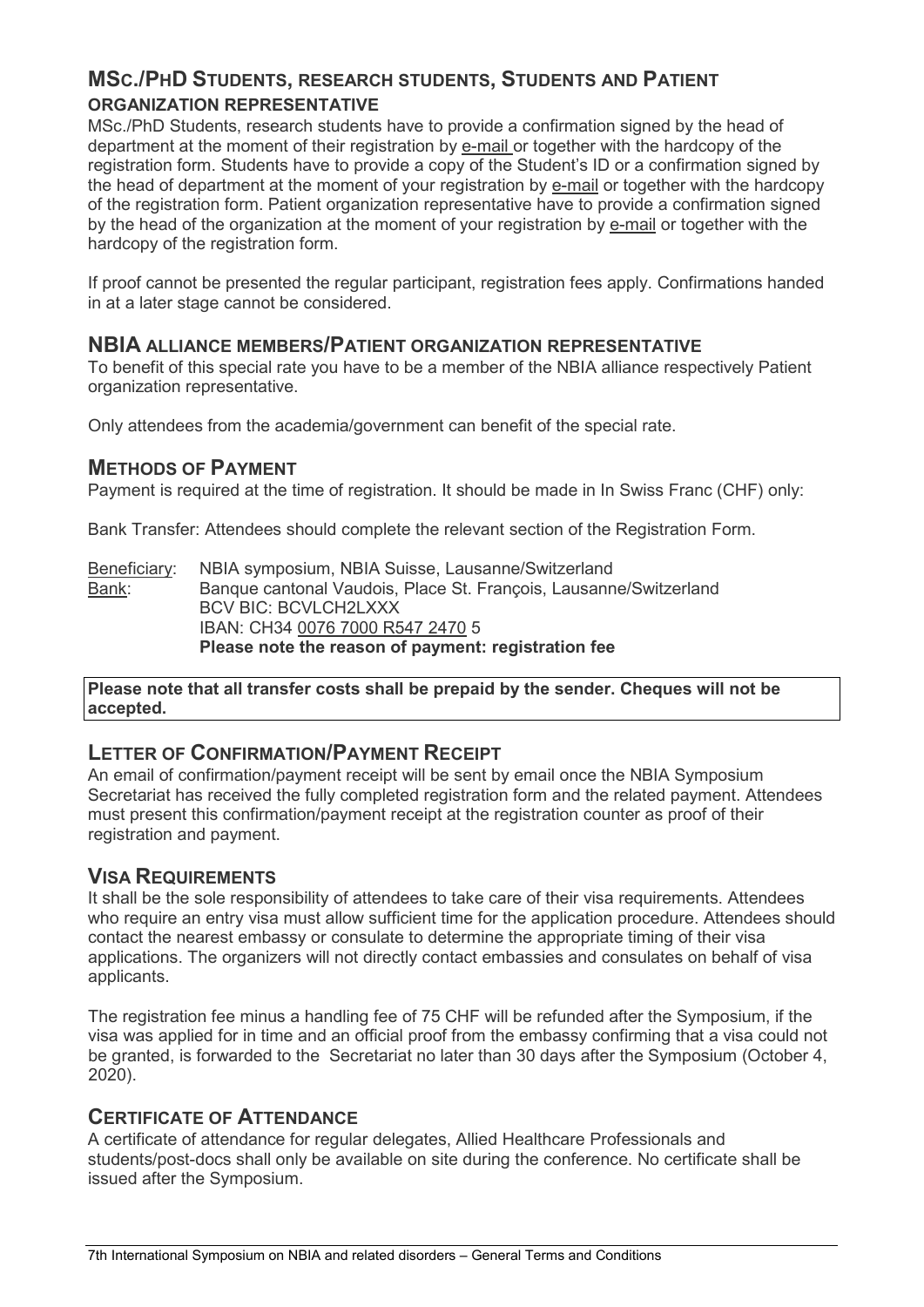# **REGISTRATION CANCELLATION POLICY**

Notification of cancellation shall be made in writing and sent to the NBIA Symposium Secretariat by e-mail. The notification shall include all the relevant information regarding the bank account to which a possible refund may be remitted.

If the written notification of cancellation is received before the early registration deadline (June 1, 2020), a handling fee of 75 CHF will be charged.

For cancellations received until August 15, 2020, 50% of the paid registration fee will be refunded. No refunds will be made for cancellations received after this date.

Refund requests will be processed after the conference only. They shall be made in writing and sent to the NBIA Symposium Secretariat by e-mail no later than 30 days after the Symposium (October 4, 2020). No refund request will be processed after this date.

Credit will not be given for unattended events or early termination of attendance.

#### **MODIFICATION OF THE SYMPOSIUM PROGRAM**

The Symposium organizers reserve the right to modify the program, which is published as an indication only.

### **FILM, PHOTO AND VIDEO RECORDINGS**

The NBIA Symposium Secretariat works together to create a comprehensive overview of the symposium interactions and events that may be of promotional interest to the society. Accordingly, please be advised that you may be filmed or photographed at any time (in the session rooms) and any presentations you deliver may be recorded.

Photos will be taken during the Symposium. It is probable that most of the participants will be captured on these media. The photographs will be used by NBIA Symposium Secretariat and NBIA Suisse and for non-commercial purposes, including – but not limited to – communicating about the event, promoting future events, informing about NBIA Symposium and NBIA Suisse activities, for fundraising purposes and to raise awareness around the rare disease cause.

NBIA Symposium Secretariat and NBIA Suisse undertake to use these materials in such a way as not to cause embarrassment or discomfort to the attendee(s) portrayed.

In registering for the 7<sup>th</sup> International Symposium on NBIA and related disorders you accept: to appear in these materials; to waive all copyright; and to waive all right to payment or other compensation; to waive all right to consultation or notice with respect to the use of these materials for a duration of 10 years as from the date of the Event.

Should you have any questions concerning our photography policy, please contact us.

# **DATA PROTECTION, PROCESSING OF CREDIT CARD DETAILS AND SHARING OF CONTACT DETAILS**

The acquisition, handling (which includes saving data, changes, transmission, blocking and erasing) and utilization of all personal registration data is executed pursuant to the prevailing data protection regulations. The NBIA Symposium Secretariat will collect and store all data.

When you register, you will be asked to complete the online form providing for: your name, address, e-mail address and telephone number. The above collected information is required to process and finalize your bookings (including sending booking confirmation e-mail to you). Should you choose to make the payment for your bookings with credit card, your credit card details (i.e. credit card type and number, CVC code, expiration date, credit card holder name) will also be collected.

All data will be saved and processed.